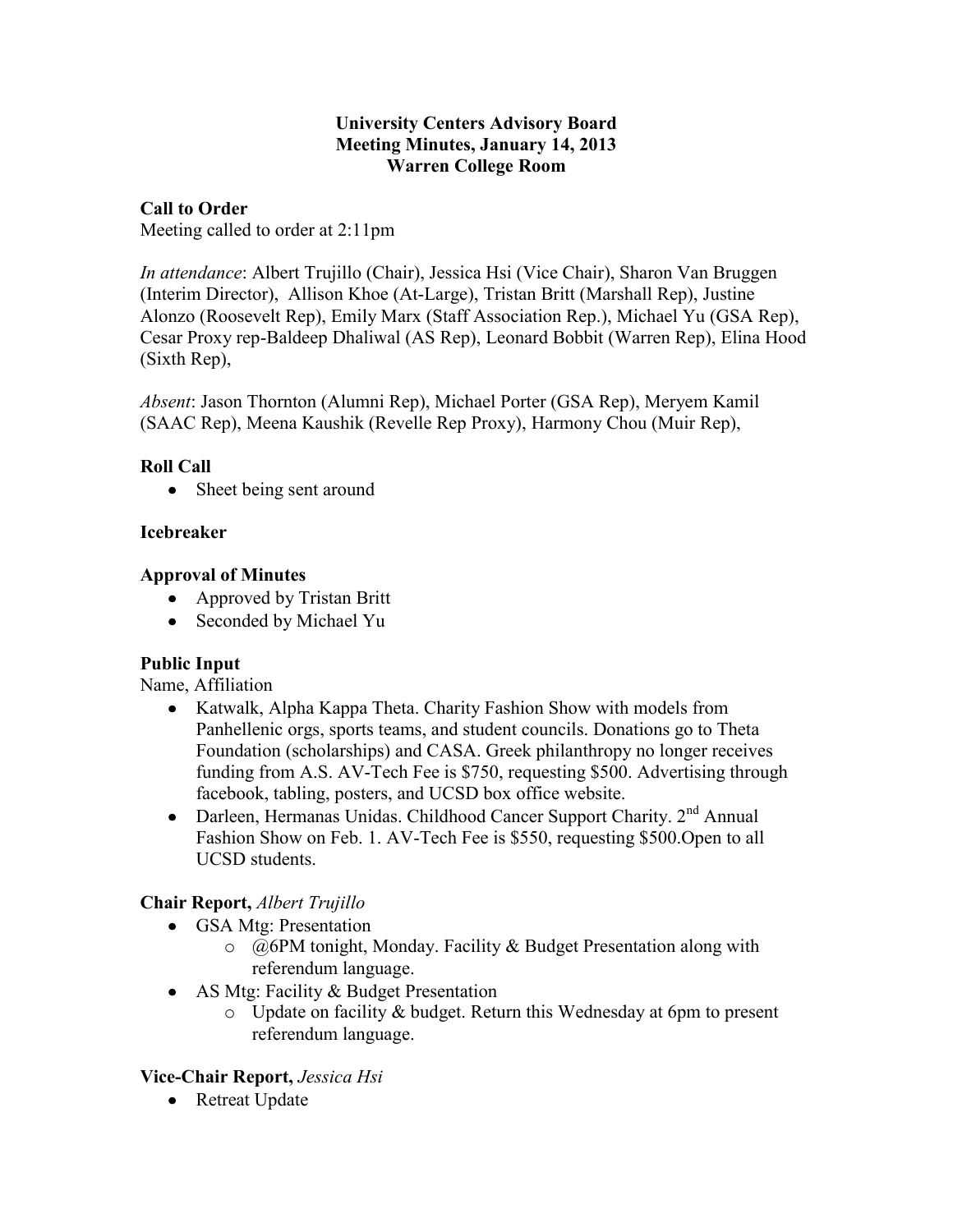o Members updated on roles and questions about UCAB. Addressed opinions on referendum language.

### **Interim Director Report,** *Sharon VanBruggen*

• No report at this meeting.

## **Budget**

### **New Business**

- Katwalk, Kappa Alpha Theta. Cesar moves to fund \$500. Seconded by Leonard Bobbitt.
- Hermanas Unidas, Fashion Show. Leonard moves to fund \$375. Seconded by Tristan Britt.

## **Old Business**

- Fee Scenarios
- Referendum Language
	- o Include part of fee will go to salaries in referendum language. Salaries will not be increased for existing staff. Salaries will only go towards restoring staff. Replace 'salaries' with 'staffing' to clarify that salaries will NOT be increased.
	- o Discussed but not implemented (Include section on 'crafts center' in additional area where crafts center reopening will be subject to cost and pending analysis.)
	- o Clarify fee in third paragraph by adding "excluding annual CPI adjustments."
	- o 2023 as next time university centers can have fee referendum? Too many student fees within a short time if 2018. If no CPI cap, easier to have longer timeline and set at 2023. Exclude CPI cap and set 2023 as next time University Centers can call another fee referendum.
	- o UCAB review University Centers budget in 2024 to review if CPI necessary.
	- o Clarified debt repayment in additional section.
	- o If any extra funds from referendum should go towards returning to reserve.
	- o Will not charge students for basic set-up fees in event spaces.
	- o 6 in favor (no objections or abstentions) of presenting this referendum language to GSA and AS
- Tech Fee Balance: \$5,612.50

### **Member Reports**

### **Announcements**

### **Open Forum**